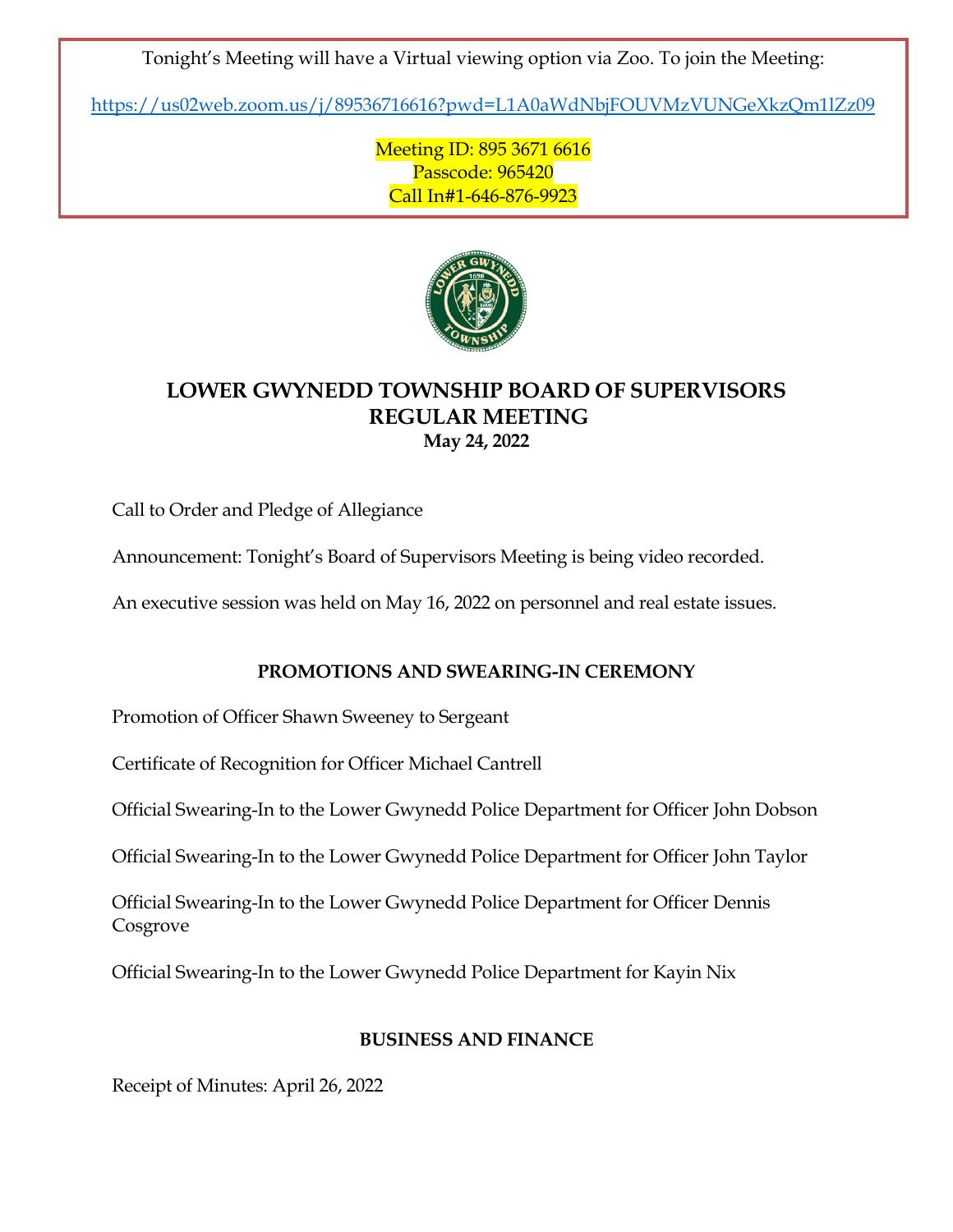Receipt of Minutes: May 10, 2022

Receipt of Invoice History: April 2022

Financials: YTD and Balance Sheets- January 2022 through March 2022

### **BUILDING AND ZONING**

Land Development #21-03LD Precision Watches, 1612 N. Bethlehem Pike Proposal to Construct 2.5 story Retail Jewelry Store

#### **OTHER BUSINESS**

Update by Gilmore and Associates on the Flood Study being performed around the Wissahickon School District property

Update by McMahon Associates on an Update of the Township ACT 209 Plan.

Consideration of forming a Transportation Impact Fee Committee

Presentation by Michael Malloy, Rise Up Towers, proposal for cell tower collaboration with Lower Gwynedd Township

Consideration for the proposal by the MCPC to update our Comprehensive Plan

Resolution #2022-14 - Submission of a Greenways, Trails, Recreation Program Grant

Authorization for sale of equipment to highest bid received on Municibid

Authorization to extend employment offer for a new Public Works Forman

Authorization to accept proposal for televising and repairs to sanitary sewer lines in the areas found to be compromised in our recent I&I (Inflow & Infiltration) study

Authorization to advertise Ordinance 530 Revised Police Hiring Procedures

Consideration of waiving fees for "Flowers Still Grow" Event at Penllyn Park on June 11, 2022

Consideration for Township to recognize Juneteenth as Official Township Holiday